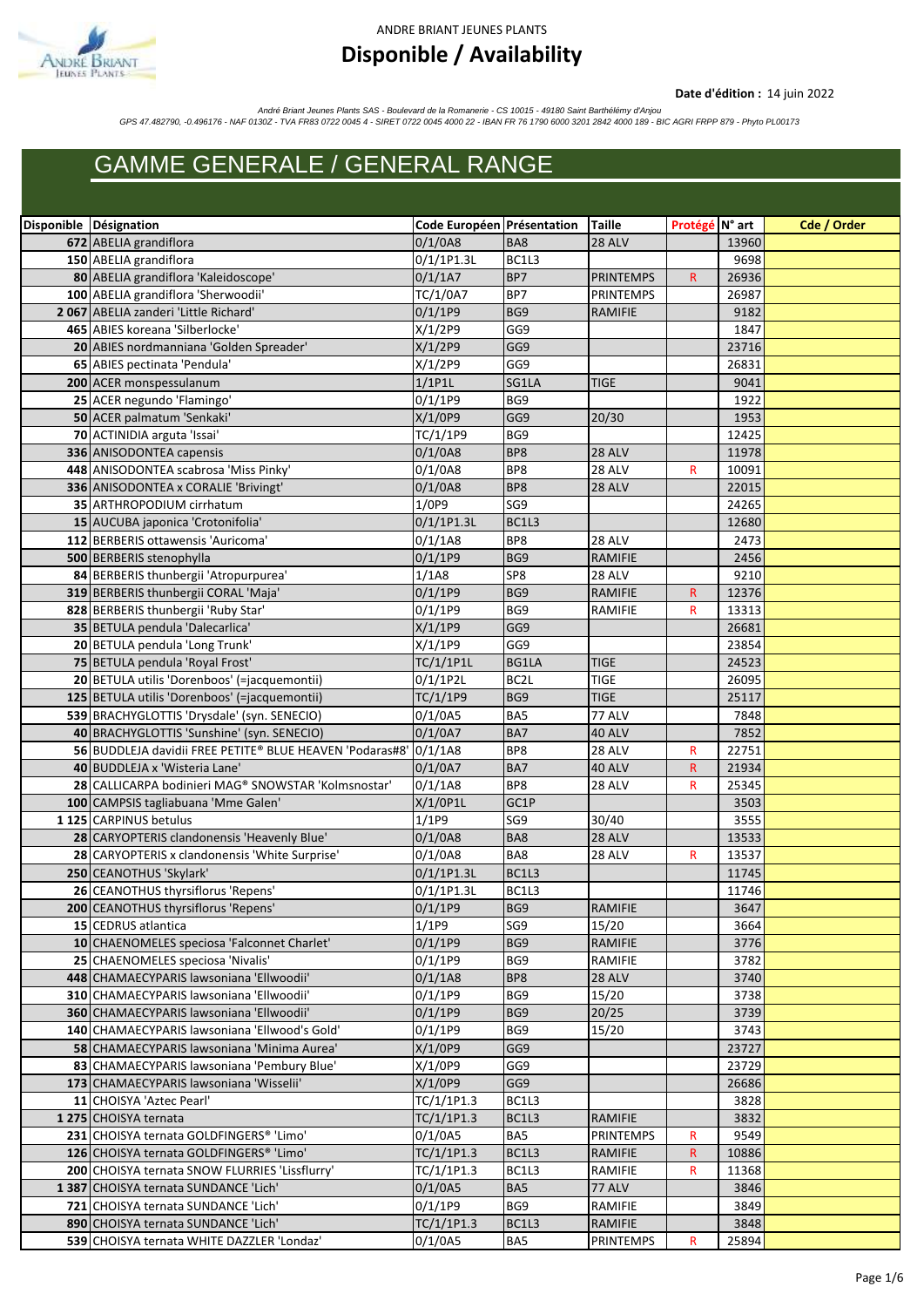

| Disponible Désignation                                        | Code Européen Présentation |                 | <b>Taille</b>    | Protégé N° art |                | Cde / Order |
|---------------------------------------------------------------|----------------------------|-----------------|------------------|----------------|----------------|-------------|
| 436 CHOISYA ternata WHITE DAZZLER 'Londaz'                    | TC/1/1P1.3                 | BC1L3           | RAMIFIE          | R.             | 13282          |             |
| 165 CHOISYA x GREENFINGERS 'Lissfing'                         | TC/1/1P1.3                 | BC1L3           | RAMIFIE          | R              | 25326          |             |
| 77 CHOISYA x SCENTED GEM 'Lissbrid'                           | 0/1/0A5                    | BA5             | <b>PRINTEMPS</b> | $\mathsf{R}$   | 25898          |             |
| 45 CHOISYA x SCENTED GEM 'Lissbrid'                           | TC/1/1P1.3                 | BC1L3           | RAMIFIE          | R              | 22495          |             |
| 720 CISTUS decumbens                                          | $0/1/1$ A7                 | BP7             | <b>PRINTEMPS</b> |                | 26917          |             |
| 160 CISTUS obtusifolius                                       | $0/1/1$ A7                 | BP7             | <b>PRINTEMPS</b> |                | 26919          |             |
| 240 CISTUS pulverulentus 'Sunset'                             | 0/1/0A7                    | BA7             | 40 ALV           |                | 3894           |             |
| 2 300 CISTUS pulverulentus 'Sunset'                           | $0/1/1$ A7                 | BP7             | <b>PRINTEMPS</b> |                | 26703          |             |
| 760 CISTUS purpureus                                          | 0/1/0A7                    | BP7             | <b>PRINTEMPS</b> |                | 26705          |             |
| 400 CISTUS 'Silver Pink'                                      | 0/1/0A7                    | BA7             | 40 ALV           |                | 3910           |             |
| 11 CORDYLINE australis                                        | 1/1P9                      | SG <sub>9</sub> |                  |                | 4058           |             |
| 404 CORDYLINE australis 'Red Star'                            | TC/1/1P9                   | BG9             |                  |                | 4015           |             |
| 112 CORNUS alba 'Kesselringii'                                | 0/1/1A8                    | BP8             | <b>28 ALV</b>    |                | 3994           |             |
| 56 CORNUS alba 'Sibirica'                                     | 0/1/1A8                    | BP8             | 28 ALV           |                | 3999           |             |
| 700 CORNUS alba 'Sibirica Variegata'                          | 0/1/1A8                    | BP8             | 28 ALV           |                | 4006           |             |
| 25 CORNUS florida 'Red Giant'                                 | X/1/0P1.3L                 | GC1L3           | <b>PRINTEMPS</b> |                | 24638          |             |
| 25 CORNUS florida 'Rubra'                                     | X/1/0P1.3L                 | GC1L3           | <b>PRINTEMPS</b> |                | 24639          |             |
| 10 CORNUS kousa 'Teutonia'                                    | X/1/0P1.3L                 | GC1L3           | <b>PRINTEMPS</b> |                | 24468          |             |
| 336 CORNUS sanguinea 'Midwinter Fire'                         | 0/1/1A8                    | BP8             | 28 ALV           |                | 4133           |             |
| 200 CORNUS sanguinea 'Midwinter Fire'                         | $0/1/1$ P9                 | BG9             | RAMIFIE          |                | 4132           |             |
| 112 CORNUS stolonifera 'Flaviramea'                           | 0/1/1A8                    | BP8             | <b>28 ALV</b>    |                | 4161           |             |
| 49 COTINUS coggygria 'Royal Purple'                           | TC/1/1P9                   | BG9             | RAMIFIE          |                | 4199           |             |
| 90 COTINUS dummeri 'Grace'                                    | 0/1/1P9                    | BG9             |                  |                | 4218           |             |
| 231 COTONEASTER 'Eichholz'                                    | 0/1/0A5                    | BA5             | 77 ALV           |                | 4244           |             |
| 440 COTONEASTER 'Eichholz'                                    | 0/1/0A7                    | BA7             | 40 ALV           |                | 4245           |             |
| 2 200 COTONEASTER glaucophyllus                               | 0/1/0A7                    | BA7             | 40 ALV           |                | 24281          |             |
| 77 COTONEASTER lacteus                                        | 1/0A5                      | SA <sub>5</sub> | 77 ALV           |                | 4268           |             |
| 385 COTONEASTER microphyllus 'Streib's Findling'              | 0/1/0A5                    | BA5             | 77 ALV           |                | 4238           |             |
| 462 COTONEASTER 'Skogholm'                                    | 0/1/0A5                    | BA5             | 77 ALV           |                | 4282           |             |
| 80 COTONEASTER 'Skogholm'                                     | 0/1/0A7                    | BA7             | 40 ALV           |                | 4283           |             |
| 352 CRYPTOMERIA japonica                                      | 1/1P9                      | SG <sub>9</sub> | 15/20            |                | 26188          |             |
| 532 CUPHEA hyssopifolia 'Magenta'                             | 0/1/1A8                    | BP8             | 28 ALV           |                | 21957          |             |
| 800 CUPRESSOCYPARIS leylandii 'Haggerston Grey'               | 0/1/1P9                    | BG9             | 20/30            |                | 4362           |             |
| 336 CYTISUS scoparius 'La Coquette'                           | 0/1/1A8                    | BP8             | 28 ALV           |                | 4471           |             |
| 28 CYTISUS scoparius 'Lena'                                   | 0/1/1A8                    | BP8             | 28 ALV           |                | 4477           |             |
| 476 DEUTZIA crenata 'Nikko'                                   | 0/1/1A8                    | BP8             | 28 ALV           |                | 4528           |             |
| 168 DEUTZIA gracilis                                          | 0/1/1A8                    | BP8             | 28 ALV           |                | 4545           |             |
| 360 DEUTZIA scabra 'Pride of Rochester'                       | 0/1/0A7                    | BA7             | 40 ALV           |                | 4539           |             |
| 56 DEUTZIA X magnifica                                        | 0/1/1A8                    | BP8             | 28 ALV           |                | 4556           |             |
| 200 DIERVILLA rivularis HONEYBEE 'Diwibru01'                  | 0/1/1P9                    | BG9             | RAMIFIE          | R              | 11712          |             |
| 30 DIGITALIS 'Mertonensis'                                    | 1/1P8                      | SG8             |                  |                | 24861          |             |
| 17 ELAEAGNUS ebbingei                                         | 0/1/0A5                    | BA5             | 77 ALV           |                | 26518          |             |
| 150 ELAEAGNUS ebbingei 'Gilt Edge'                            | $X/1/1$ P1LA               | GC1L3           |                  |                | 11790          |             |
| 90 ELAEAGNUS pungens 'Maculata'                               | X/1/1P9                    | GG9             | RAMIFIE          |                | 4613           |             |
| 84 ELSHOLTZIA stauntonii                                      | 1/0A8                      | SP8             | 28 ALV           |                | 4614           |             |
| 20 ERIGERON karvinskianus<br>7616 ERIOSTEMON myoporoides      | 1/1P8<br>0/1/1A8           | SG8<br>BP8      | 28 ALV           |                | 24865<br>11943 |             |
| 28 ERIOSTEMON myoporoides GOLD TOUCH® 'Panroue' (='VaI0/1/1A8 |                            | BP8             | 28 ALV           | R              | 22939          |             |
| 28 ESCALLONIA 'Iveyi'                                         | 0/1/1A8                    | BP8             | 28 ALV           |                | 4652           |             |
| 308 ESCALLONIA rubra 'Macrantha'                              | 0/1/1A8                    | BP8             | 28 ALV           |                | 4670           |             |
| 84 EUONYMUS fortunei BLONDY® 'Interbolwi'                     | 0/1/1A8                    | BP8             | 28 ALV           | R.             | 4692           |             |
| 252 EUONYMUS fortunei 'Dart's Blanket'                        | 0/1/1A8                    | BP8             | 28 ALV           |                | 4698           |             |
| 847 EUONYMUS fortunei 'Emerald Gaiety'                        | 0/1/0A5                    | BA5             | 77 ALV           |                | 4703           |             |
| 760 EUONYMUS fortunei 'Emerald Gaiety'                        | $0/1/0$ A7                 | BA7             | 40 ALV           |                | 4704           |             |
| 896 EUONYMUS fortunei 'Emerald Gaiety'                        | 0/1/1A8                    | BP8             | <b>28 ALV</b>    |                | 4707           |             |
| 1680 EUONYMUS fortunei 'Emerald'n Gold'                       | $0/1/0$ A7                 | BA7             | 40 ALV           |                | 4711           |             |
| 700 EUONYMUS fortunei 'Emerald'n Gold'                        | 0/1/1A8                    | BP8             | <b>28 ALV</b>    |                | 4713           |             |
| 616 EUONYMUS fortunei GOLDEN HARLEQUIN 'Hoogi'                | 0/1/1A8                    | BP8             | 28 ALV           | $\mathsf{R}$   | 23383          |             |
| 84 EUONYMUS fortunei 'Harlequin'                              | 0/1/1A8                    | BP8             | <b>28 ALV</b>    |                | 4715           |             |
| 125 EUONYMUS japonicus 'Aureomarginatus'                      | 0/1/1P9                    | BG9             | RAMIFIE          |                | 4723           |             |
| 1232 EUONYMUS japonicus 'Microphyllus'                        | 0/1/1A8                    | BP8             | 28 ALV           |                | 4752           |             |
| 550 EUONYMUS japonicus 'Microphyllus'                         | $0/1/1$ P9                 | BG9             | RAMIFIE          |                | 4753           |             |
| 644 EUONYMUS japonicus 'Microphyllus Aureovariegatus'         | 0/1/1A8                    | BP8             | 28 ALV           |                | 4736           |             |
| 20 FAGUS sylvatica 'Dawyck Purple'                            | $X/1/0$ P1L                | GC1P            |                  |                | 10251          |             |
| 196 FORSYTHIA 'Courtaneur' (MELEE D'OR®)                      | 0/1/1A8                    | BP8             | 28 ALV           |                | 4858           |             |
| 231 FORSYTHIA intermedia 'Lynwood'                            | 0/1/0A5                    | BA5             | 77 ALV           |                | 4822           |             |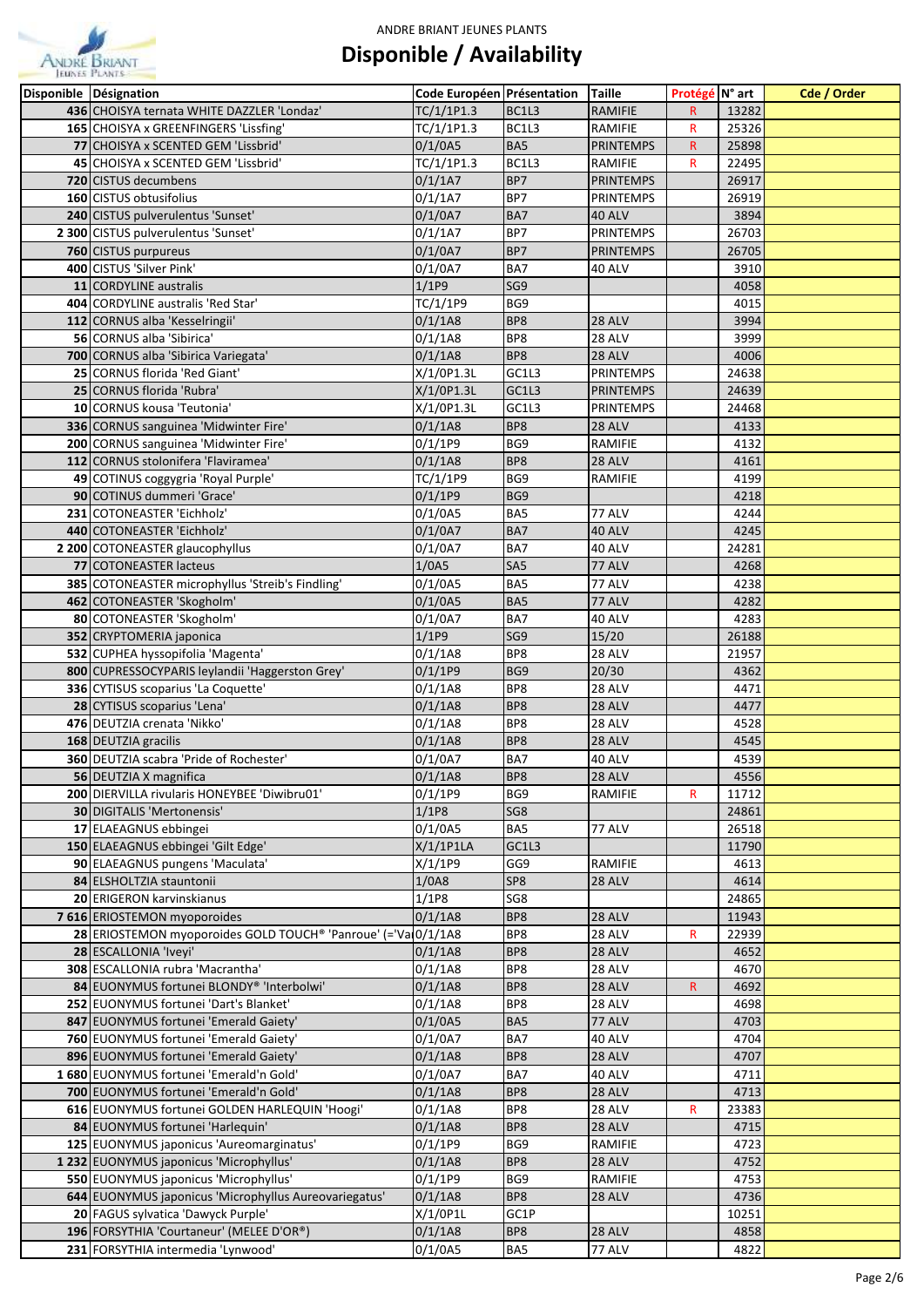

| Disponible Désignation                                                                                          | Code Européen Présentation |            | <b>Taille</b>              | Protégé N° art    |                | Cde / Order |
|-----------------------------------------------------------------------------------------------------------------|----------------------------|------------|----------------------------|-------------------|----------------|-------------|
| 320 FORSYTHIA intermedia 'Lynwood'                                                                              | 0/1/0A7                    | BA7        | 40 ALV                     |                   | 4823           |             |
| 252 FORSYTHIA intermedia 'Lynwood'                                                                              | 0/1/1A8                    | BP8        | 28 ALV                     |                   | 4824           |             |
| 84 FORSYTHIA intermedia 'Spring Glory'                                                                          | 0/1/1A8                    | BP8        | 28 ALV                     |                   | 4835           |             |
| 140 FORSYTHIA WEEK END® 'Courtalyn'                                                                             | 0/1/1A8                    | BP8        | 28 ALV                     | ${\sf R}$         | 4861           |             |
| 240 FUCHSIA magellanica 'Gracilis' (='Riccartonii')                                                             | $0/1/0$ A7                 | BA7        | 40 ALV                     |                   | 4955           |             |
| 120 FUCHSIA 'Tom Thumb'                                                                                         | $0/1/0$ A7                 | BA7        | 40 ALV                     |                   | 4950           |             |
| 1036 GAURA ROSYJANE 'Harrosy'                                                                                   | 0/1/1A8                    | BP8        | <b>28 ALV</b>              | $\mathsf{R}$      | 9179           |             |
| 2 550 GINKGO biloba                                                                                             | $1/1$ P1L                  | SG1LA      | 30/40                      |                   | 5005           |             |
| 77 HAMAMELIS intermedia 'Feuerzauber'                                                                           | X/1/0P9                    | GG9        |                            |                   | 5073           |             |
| 30 HAMAMELIS intermedia 'Primavera'                                                                             | X/1/0P9                    | GG9        | 30/40                      |                   | 23897          |             |
| 395 HAMAMELIS mollis 'Pallida'                                                                                  | X/1/1P9                    | GG9        |                            |                   | 5075           |             |
| 20 HELIANTHEMUM 'Fire Dragon'                                                                                   | 0/1/1P8                    | BG8        |                            |                   | 24882          |             |
| 775 HIBISCUS moscheutos PLANET® GRIOTTE 'Tangri'                                                                | TC/1/1P9                   | BG9<br>BG9 |                            | R                 | 11002          |             |
| 130 HIBISCUS moscheutos SUMMERIFIC® 'Cherry Cheesecake'<br>95 HIBISCUS moscheutos SUMMERIFIC® 'Midnight Marvel' | TC/1/1P9<br>TC/1/1P9       | BG9        |                            | $\mathsf{R}$<br>R | 22021<br>22023 |             |
| 12 HYDRANGEA arborescens 'Annabelle'                                                                            | 0/1/1A8                    | BP8        | 28 ALV                     |                   | 9208           |             |
| 240 HYDRANGEA arborescens 'Annabelle'                                                                           | $0/1/1$ P1.3L              | BC1L3      | RAMIFIE                    |                   | 9671           |             |
| 12 HYDRANGEA aspera 'Rosemary Foster'                                                                           | 0/1/1P9                    | BG9        | RAMIFIE                    | $\mathsf{R}$      | 24521          |             |
| 50 HYDRANGEA macrophylla 'Leuchtfeuer'                                                                          | $0/1/1$ P1.3L              | BC1L3      | RAMIFIE                    |                   | 12344          |             |
| 80 HYDRANGEA macrophylla 'Mme Emile Mouillere'                                                                  | 0/1/0A7                    | BA7        | 40 ALV                     |                   | 5387           |             |
| 15 HYDRANGEA macrophylla 'Rosita'                                                                               | $0/1/1$ P1.3L              | BC1L3      | RAMIFIE                    |                   | 11992          |             |
| 90 HYDRANGEA macrophylla SO LONG® EBONY 'Monmar'                                                                | 0/1/1P9                    | BG9        | RAMIFIE                    | $\mathsf{R}$      | 21988          |             |
| 160 HYDRANGEA macrophylla 'Zorro'                                                                               | 0/1/1P9                    | BG9        | RAMIFIE                    | R                 | 5415           |             |
| 50 HYDRANGEA paniculata PETITE STAR 'Coustar02'                                                                 | 0/1/1P9                    | BG9        | <b>RAMIFIE</b>             | $\mathsf{R}$      | 26255          |             |
| 295 HYDRANGEA quercifolia 'Ruby Slippers'                                                                       | TC/1/1P9                   | BG9        |                            |                   | 22937          |             |
| 30 HYDRANGEA quercifolia SNOW QUEEN 'Flemygea'                                                                  | TC/1/1P9                   | BG9        |                            |                   | 5456           |             |
| 18 HYDRANGEA serrata 'Preziosa'                                                                                 | 0/1/0A5                    | BA5        | 77 ALV                     |                   | 5487           |             |
| 85 HYDRANGEA serrata 'Preziosa'                                                                                 | 0/1/0A7                    | BA7        | 40 ALV                     |                   | 5488           |             |
| 56 HYPERICUM balearicum                                                                                         | 0/1/1A8                    | BP8        | 28 ALV                     |                   | 10211          |             |
| 12 HYPERICUM 'Gemo'                                                                                             | 0/1/1P9                    | BG9        | RAMIFIE                    |                   | 27140          |             |
| 135 HYPERICUM inodorum MAG. <sup>®</sup> INNOCENCE 'Kolmaginno'                                                 | $0/1/1$ P9                 | BG9        | RAMIFIE                    | R                 | 25341          |             |
| 28 HYPERICUM moserianum                                                                                         | 0/1/1A8                    | BP8        | 28 ALV                     |                   | 5513           |             |
| 40 HYPERICUM moserianum 'Tricolor'                                                                              | 0/1/0A7                    | BA7<br>BP8 | 40 ALV                     |                   | 5520           |             |
| 28 HYPERICUM moserianum 'Tricolor'<br>1 300 ILEX crenata 'Glorie Dwarf'                                         | 0/1/1A8<br>$0/1/1$ P9      | BG9        | 28 ALV                     | $\mathsf{R}$      | 5522<br>13320  |             |
| 450 ILEX crenata 'Green Hedge'                                                                                  | $0/1/1$ P9                 | BG9        |                            |                   | 10875          |             |
| 200 ILEX vomitoria 'Nana'                                                                                       | 0/1/1P9                    | BG9        |                            |                   | 13571          |             |
| 915 INDIGOFERA howellii                                                                                         | 0/1/1P9                    | BG9        |                            |                   | 22941          |             |
| 75 JUNIPERUS chinensis 'Stricta'                                                                                | 0/1/2P9                    | BG9        |                            |                   | 5589           |             |
| 35 JUNIPERUS media 'Mint Julep'                                                                                 | 0/1/2P9                    | BG9        | <b>RAMIFIE</b>             |                   | 5620           |             |
| 20 LAGERSTROEMIA indica 'Nivea'                                                                                 | $0/1/1$ P9                 | BG9        |                            |                   | 5720           |             |
| 140 LAGERSTROEMIA indica Rouge soutenu                                                                          | 0/1/1P9                    | BG9        |                            |                   | 11505          |             |
| 33 LAURUS nobilis                                                                                               | 1/1P9                      | SG9        | 20/30                      |                   | 5734           |             |
| 320 LAVANDULA angustifolia ANNA®                                                                                | TC/1/1A7                   | BP7        | <b>PRINTEMPS</b>           | R.                | 12352          |             |
| 308 LAVANDULA angustifolia ANNA®                                                                                | TC/1/1A8                   | BP8        | <b>PRINTEMPS</b>           | $\mathsf{R}$      | 13447          |             |
| 499 LAVANDULA angustifolia ANNA®                                                                                | TC/1/1P9                   | BG9        | RAMIFIE                    | $\mathsf{R}$      | 10156          |             |
| 2 320 LAVANDULA angustifolia 'Hidcote'                                                                          | TC/1/1A7                   | BP7        | <b>PRINTEMPS</b>           |                   | 12355          |             |
| 168 LAVANDULA angustifolia 'Munstead'                                                                           | TC/1/1A7                   | BP7        | PRINTEMPS                  |                   | 12356          |             |
| 28 LAVANDULA intermedia 'Dutch'                                                                                 | TC/1/1A8                   | BP8        | <b>PRINTEMPS</b>           |                   | 12349          |             |
| 710 LAVANDULA intermedia 'Seguret'                                                                              | TC/1/1P9                   | BG9        | RAMIFIE                    |                   | 5811           |             |
| 2 194 LAVANDULA stoechas MAGICAL® Posy Pink 'Kolmapopt'                                                         | TC/1/1P9                   | BG9        | RAMIFIE                    | R                 | 26253          |             |
| 817 LAVANDULA stoechas MAGICAL® Posy Purple 'Kolmapopu' TC/1/1P9                                                |                            | BG9        | <b>RAMIFIE</b>             | $\mathsf{R}$      | 26073          |             |
| 160 LAVANDULA stoechas 'Regal Splendour'                                                                        | TC/1/1A7                   | BP7        | PRINTEMPS                  | $\mathsf{R}$      | 12359          |             |
| 320 LAVANDULA stoechas TIARA 'Fair10'<br>160 LAVANDULA stoechas TIARA 'Fair10'                                  | TC/1/1A7<br>TC/1/1A7       | BP7<br>BP7 | 40 ALV<br><b>PRINTEMPS</b> | $\mathsf{R}$<br>R | 10457<br>22027 |             |
| 85 LAVATERA × clementii 'Song Bird'                                                                             | 0/1/1P9                    | BG9        | <b>RAMIFIE</b>             | $\mathsf{R}$      | 13865          |             |
| 70 LAVATERA BLUE BIRD® 'Renlav'                                                                                 | $0/1/1$ P9                 | BG9        | RAMIFIE                    | $\mathsf{R}$      | 11813          |             |
| 107 LAVATERA CHAMALLOW <sup>®</sup> 'Inovera'                                                                   | 0/1/1P9                    | BG9        | RAMIFIE                    | $\mathsf R$       | 5738           |             |
| 108 LAVATERA thuringiaca 'Bredon Spring'                                                                        | $0/1/1$ P9                 | BG9        | RAMIFIE                    |                   | 5863           |             |
| 48 LAVATERA thuringiaca 'Burgundy Wine'                                                                         | 0/1/1P9                    | BG9        | RAMIFIE                    |                   | 5867           |             |
| 107 LAVATERA thuringiaca 'Eyes Catcher'                                                                         | $0/1/1$ P9                 | BG9        | RAMIFIE                    |                   | 11979          |             |
| 325 LAVATERA thuringiaca 'Rosea'                                                                                | 0/1/1P9                    | BG9        | RAMIFIE                    |                   | 5873           |             |
| 40 LEYCESTERIA formosa GOLDEN LANTERNS 'Notbruce'                                                               | $0/1/0$ A7                 | BA7        | 40 ALV                     | R                 | 5910           |             |
| 28 LIGUSTRUM ibota                                                                                              | 0/1/1A8                    | BP8        | <b>28 ALV</b>              |                   | 13872          |             |
| 200 LIGUSTRUM ibota MUSLI® 'Muster'                                                                             | $0/1/1$ P1.3L              | BC1L3      | RAMIFIE                    | R                 | 9244           |             |
| 504 LIGUSTRUM japonicum 'Rotundifolium'                                                                         | 0/1/2P9                    | BG9        |                            |                   | 5918           |             |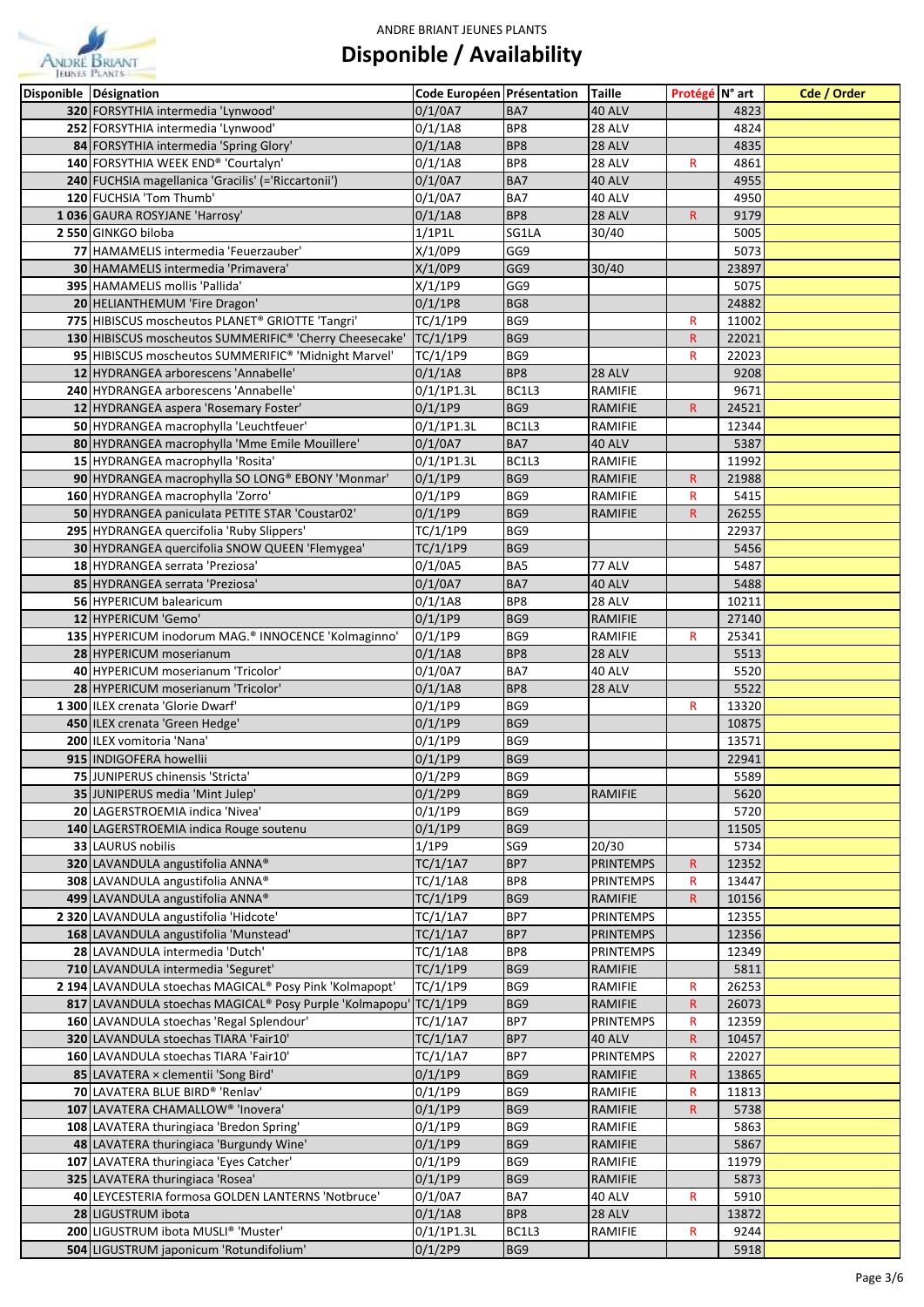

| Disponible Désignation                                                           | Code Européen Présentation |            | <b>Taille</b>                    | Protégé N° art          |                | Cde / Order |
|----------------------------------------------------------------------------------|----------------------------|------------|----------------------------------|-------------------------|----------------|-------------|
| 2 200 LIGUSTRUM ovalifolium                                                      | 0/1/0A7                    | BA7        | 40 ALV                           |                         | 5956           |             |
| 448 LIGUSTRUM ovalifolium                                                        | 0/1/1A8                    | BP8        | 28 ALV                           |                         | 5950           |             |
| 77 LIGUSTRUM ovalifolium 'Aureum'                                                | 0/1/0A5                    | BA5        | 77 ALV                           |                         | 5929           |             |
| 364 LIGUSTRUM ovalifolium 'Aureum'                                               | 0/1/1A8                    | BP8        | 28 ALV                           |                         | 5931           |             |
| 952 LIGUSTRUM ovalifolium GREEN DIAMOND 'Josalig 1'                              | 0/1/1A8                    | BP8        | 28 ALV                           | R                       | 21681          |             |
| 440 LIGUSTRUM sinense                                                            | 1/0A7                      | SA7        | 40 ALV                           |                         | 5962           |             |
| 56 LONICERA heckrottii 'American Beauty'                                         | 0/1/1A8                    | BP8        | 28 ALV                           |                         | 6073           |             |
| 140 LONICERA japonica 'Chinensis'                                                | 0/1/1A8                    | BP8        | 28 ALV                           |                         | 6105           |             |
| 56 LONICERA japonica 'Hall's Prolific'                                           | 0/1/1A8                    | BP8        | 28 ALV                           |                         | 6117           |             |
| 693 LONICERA nitida                                                              | 0/1/0A5                    | BA5        | 77 ALV                           |                         | 6087           |             |
| 480 LONICERA nitida                                                              | 0/1/0A7                    | BA7        | 40 ALV                           |                         | 6088           |             |
| 112 LONICERA nitida                                                              | 0/1/1A8                    | BP8        | 28 ALV                           |                         | 6090           |             |
| 84 LONICERA nitida 'Elegant'                                                     | 0/1/1A8                    | BP8        | 28 ALV                           |                         | 13866          |             |
| 55 LONICERA nitida GARDEN CLOUDS® 'Green Breeze' (GRLN00/1/1P9                   |                            | BG9        | <b>RAMIFIE</b>                   | $\mathsf{R}$            | 26257          |             |
| 1001 LONICERA nitida 'Maigrun'                                                   | 0/1/0A5                    | BA5        | 77 ALV                           |                         | 6136           |             |
| 800 LONICERA nitida 'Maigrun'                                                    | $0/1/0$ A7                 | BA7        | <b>40 ALV</b>                    |                         | 6137           |             |
| 400 LONICERA nitida 'Ophelie'                                                    | 0/1/0A7                    | BA7        | 40 ALV                           |                         | 6143           |             |
| 924 LONICERA pileata                                                             | 0/1/0A5                    | BA5        | 77 ALV                           |                         | 6093           |             |
| 1080 LONICERA pileata                                                            | 0/1/0A7                    | BA7        | 40 ALV                           |                         | 6094           |             |
| 14 LOROPETALUM chinense 'Day Break Flame'                                        | $0/1/1$ A9                 | BP9        | 18 ALV                           |                         | 6155           |             |
| 10 MAGNOLIA brooklynensis 'Yellow Bird'                                          | $X/1/0$ P1L                | GG1LA      |                                  |                         | 23905          |             |
| 195 MAGNOLIA kobus MARACZI 'Isis'                                                | X/1/0P1L                   | GG1LA      |                                  | $\mathsf R$             | 24982          |             |
| 10 MAGNOLIA loebneri 'Leonard Messel'                                            | 0/1/2P1.3L                 | BC1L3      |                                  |                         | 12041          |             |
| 10 MAGNOLIA soulangeana x liliiflora 'Genie'                                     | $X/1/0$ P1L                | GG1LA      |                                  | R                       | 22798          |             |
| 20 MAGNOLIA stellata                                                             | $0/1/2$ P1.3L              | BC1L3      |                                  |                         | 12043          |             |
| 10 MAGNOLIA 'Susan'                                                              | 0/1/2P1.3L                 | BC1L3      |                                  |                         | 12040          |             |
| 110 MORUS rotundiloba MOJO BERRY 'Matsunaga'                                     | TC/1/1P1L                  | BG1LA      |                                  | $\mathsf{R}$            | 24519          |             |
| 5 304 MUSA basjoo 'Sakhalin'                                                     | TC/1/0A4                   | BA4        | <b>PRINTEMPS</b>                 |                         | 12175          |             |
| 416 MUSELLA lasiocarpa                                                           | TC/1/0A4                   | BA4        | <b>PRINTEMPS</b>                 |                         | 12176          |             |
| 50 MYRTUS communis ssp. tarentina                                                | 0/1/1P9                    | BG9        | <b>RAMIFIE</b>                   |                         | 22452          |             |
| 71 NANDINA domestica 'Firepower'                                                 | 0/1/2P1.3L                 | BC1L3      |                                  |                         | 6423           |             |
| 106 NANDINA domestica 'Gulf Stream'                                              | TC/1/1P1L3                 | BC1L3      |                                  |                         | 11639          |             |
| 50 NANDINA domestica OBSESSED 'Seika'                                            | TC/1/1P1L3                 | BC1L3      |                                  | R                       | 24260          |             |
| 60 NANDINA domestica 'Twilight'                                                  | TC/1/1P9                   | BG9        | <b>RAMIFIE</b>                   | $\mathsf{R}$            | 12421          |             |
| 125 NANDINA domestica 'Wood's Dwarf'                                             | TC/1/1P9                   | BG9        | RAMIFIE                          |                         | 6430           |             |
| 2050 OSMANTHUS burkwoodii                                                        | $0/1/1$ P1.3L              | BC1L3      | RAMIFIE                          |                         | 10159          |             |
| 20 PARAHEBE x 'Avalanche'                                                        | $0/1/0$ A7                 | BA7        | 40 ALV                           | $\mathsf R$             | 13934          |             |
| 310 PARROTIA persica PERSIAN SPIRE 'JLPN01'                                      | 0/1/1P9                    | BG9        |                                  | $\overline{\mathsf{R}}$ | 24512          |             |
| 240 PARTHENOCISSUS tricuspidata (=Veitchii)                                      | 1/0A7                      | SA7        | 40 ALV                           |                         | 6559           |             |
| 420 PEROVSKIA atriplicifolia 'Blue Spire'                                        | 0/1/0A8                    | BA8        | 28 ALV                           |                         | 13540          |             |
| 28 PEROVSKIA atriplicifolia SILVERY BLUE 'Lissvery'                              | 0/1/0A8                    | BA8        | 28 ALV                           | R                       | 13853          |             |
| 231 PHILADELPHUS coronarius                                                      | 0/1/0A5                    | BA5        | 77 ALV                           |                         | 6601           |             |
| 84 PHILADELPHUS coronarius                                                       | 0/1/1A8                    | BP8        | 28 ALV                           |                         | 9339           |             |
| 84 PHILADELPHUS 'Mrs E.L.Robinson'                                               | 0/1/1A8                    | BP8        | 28 ALV                           |                         | 11941          |             |
| 252 PHILADELPHUS 'Starbright'                                                    | 0/1/1A8                    | BP8        | 28 ALV                           | R                       | 23115          |             |
| 92 PHILLYREA angustifolia                                                        | $0/1/1$ P1.3L              | BC1L3      | RAMIFIE                          |                         | 10186          |             |
| 240 PHLOMIS purpurea                                                             | 0/1/0A7                    | BA7        | 40 ALV                           |                         | 12412          |             |
| 960 PHOTINIA fraseri 'Carré Rouge' (= 'Mandarino')                               | 0/1/0A7                    | BA7        | <b>40 ALV 1BR</b>                |                         | 26971          |             |
| 477 PHOTINIA fraseri 'Little Red Robin'                                          | 0/1/1A8                    | BP8        | 28 ALV                           |                         | 9235           |             |
| 120 PHOTINIA fraseri LOUISE 'McLarlou'<br>120 PHOTINIA fraseri LOUISE 'McLarlou' | 0/1/0A7<br>$0/1/1$ P9      | BA7<br>BG9 | <b>40 ALV 1BR</b><br><b>TIGE</b> | R<br>R                  | 26973<br>12966 |             |
|                                                                                  |                            | BP8        |                                  |                         | 6674           |             |
| 168 PHOTINIA fraseri 'Red Robin'<br>10 PHOTINIA fraseri 'Red Select'             | 0/1/1A8<br>0/1/2P1.3L      | BC1L3      | <b>28 ALV</b><br>RAMIFIE         |                         | 11923          |             |
| 500 PHOTINIA serratifolia CRUNCHY® 'Rev100'                                      | 0/1/1P9                    | BG9        | <b>RAMIFIE</b>                   | $\mathsf{R}$            | 12024          |             |
| 40 PHYSOCARPUS opulifolius DIABLE D'OR® 'Mindia'                                 | 0/1/0A7                    | BA7        | 40 ALV                           | R                       | 6765           |             |
| 45 PHYSOCARPUS opulifolius LITTLE JOKER 'Hoogi021'                               | 0/1/1P9                    | BG9        |                                  |                         | 21701          |             |
| 280 PHYSOCARPUS opulifolius MIDNIGHT 'Jonight'                                   | 0/1/0A7                    | BA7        | 40 ALV                           | R                       | 11801          |             |
| 95 PICEA abies 'Frohburg'                                                        | X/1/0P9                    | GG9        |                                  |                         | 24529          |             |
| 90 PICEA abies 'Waldbrunn'                                                       | X/1/0P9                    | GG9        |                                  |                         | 23743          |             |
| 65 PICEA glauca 'Conica'                                                         | 0/2/2P9                    | BG9        | 15/20                            |                         | 6775           |             |
| 80 Picea likiangensis var. balfouriana 'Mittenwald'                              | X/1/0P9                    | GG9        |                                  |                         | 26667          |             |
| 40 PICEA mariorika 'Machala'                                                     | X/1/0P9                    | GG9        |                                  |                         | 23746          |             |
| 155 PICEA omorika 'Nana'                                                         | X/1/0P9                    | GG9        |                                  |                         | 23747          |             |
| 30 PICEA pungens 'Edith'                                                         | X/1/0P9                    | GG9        |                                  |                         | 6779           |             |
| 15 PICEA pungens 'Fat albert'                                                    | X/1/0P9                    | GG9        | 20/25                            |                         | 23749          |             |
| 138 PICEA pungens 'Globosa'                                                      | X/1/0P9                    | GG9        |                                  |                         | 6783           |             |
|                                                                                  |                            |            |                                  |                         |                |             |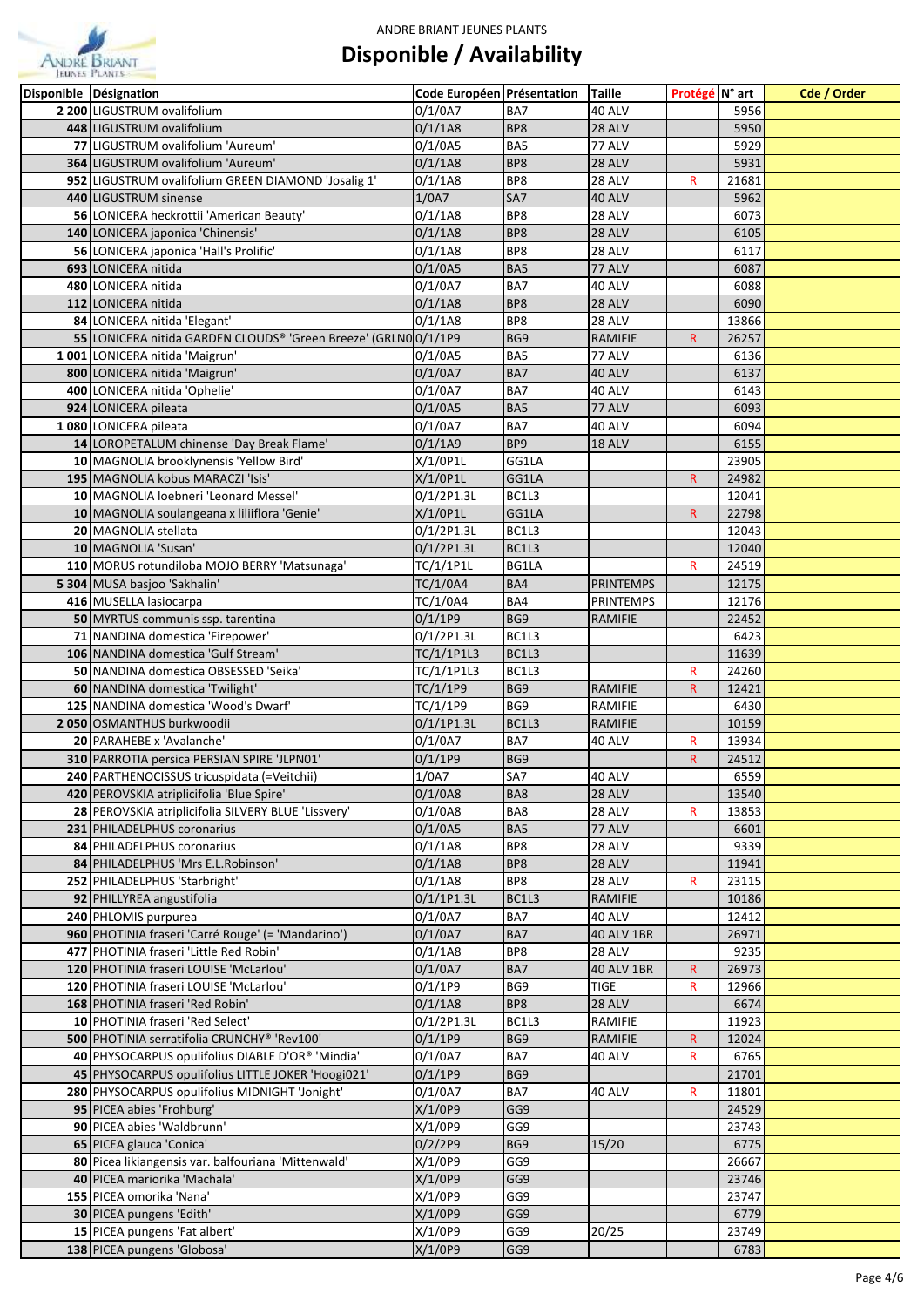

| Disponible Désignation                                                           | Code Européen Présentation |              | <b>Taille</b>              | Protégé N° art    |                | Cde / Order |
|----------------------------------------------------------------------------------|----------------------------|--------------|----------------------------|-------------------|----------------|-------------|
| 20 PICEA pungens 'Globosa'                                                       | $X/1/1$ P2L                | GC2L         | <b>TIGE</b>                |                   | 24142          |             |
| 110 PINUS BREPO® 'Pierrick Bregeon'                                              | X/1/1P9                    | GG9          |                            | $\mathsf{R}$      | 9827           |             |
| 96 PINUS 'Marie Bregeon'                                                         | X/1/1P9                    | GG9          |                            | $\mathsf{R}$      | 9828           |             |
| 85 PINUS mugo 'Ophir'                                                            | X/1/0P9                    | GG9          |                            |                   | 6836           |             |
| 30 PINUS mugo 'Schweizer Tourist'                                                | X/1/1P9                    | GG9          |                            |                   | 26671          |             |
| 85 PINUS mugo 'Winter Gold'                                                      | X/1/1P9                    | GG9          |                            |                   | 6839           |             |
| 15 PINUS mugo 'Winter Gold'                                                      | X/1/1P9                    | GG9          | <b>PRINTEMPS</b>           |                   | 25693          |             |
| 17 PINUS strobus 'Pendula'                                                       | X/1/1P9                    | GG9          |                            |                   | 23770          |             |
| 15 PINUS strobus 'Tortuosa'                                                      | X/1/1P9                    | GG9          |                            |                   | 24002          |             |
| 20 PINUS sylvestris 'Fastigiata'                                                 | X/1/1P9                    | GG9          |                            |                   | 24365          |             |
| 10 PINUS sylvestris 'Globosa Viridis'                                            | X/1/1P9                    | GG9          |                            |                   | 23772          |             |
| 17 PINUS sylvestris 'Moseri'                                                     | X/1/1P9                    | GG9          |                            |                   | 26675          |             |
| 20 PITTOSPORUM tenuifolium DARK DIVA 'Hutdiv'                                    | $0/1/1$ P9                 | BG9          | RAMIFIE                    | R                 | 22074          |             |
| 810 PITTOSPORUM tenuifolium 'Elisabeth'                                          | 0/1/1P9                    | BG9          | RAMIFIE                    |                   | 6887           |             |
| 285 PITTOSPORUM tenuifolium 'Purpureum'                                          | $0/1/1$ P9                 | BG9          | RAMIFIE                    |                   | 6895           |             |
| 50 PITTOSPORUM tobira                                                            | 1/1P1L3                    | SC1L3        |                            |                   | 6924           |             |
| 200 PLEIOBLASTUS pumilus                                                         | $0/1/1$ P9                 | BG9          |                            |                   | 6954           |             |
| 14 POTENTILLA 'Abbotswood'                                                       | 0/1/0A5                    | BA5          | 77 ALV                     |                   | 6986           |             |
| 200 POTENTILLA 'Abbotswood'                                                      | 0/1/0A7                    | BA7          | 40 ALV                     |                   | 6987           |             |
| 28 POTENTILLA fruticosa 'Arbuscula'                                              | 0/1/1A8                    | BP8          | 28 ALV                     |                   | 7024           |             |
| 196 POTENTILLA fruticosa DOUBLE PUNCH® PASTEL 'Mincrero0 0/1/1A8                 |                            | BP8          | 28 ALV                     | R                 | 13689          |             |
| 154 POTENTILLA fruticosa LOVELY PINK® 'Pink Beauty'                              | 0/1/0A5                    | BA5          | 77 ALV                     | $\mathsf{R}$      | 7030           |             |
| 240 POTENTILLA fruticosa LOVELY PINK® 'Pink Beauty'                              | 0/1/0A7                    | BA7          | 40 ALV                     | R                 | 7031           |             |
| 1 200 POTENTILLA fruticosa SILVER 'N GOLD 'Lisstreas'                            | $0/1/0$ A7                 | BA7          | 40 ALV                     | $\mathsf{R}$      | 22078          |             |
| 196 POTENTILLA fruticosa SILVER 'N GOLD 'Lisstreas'                              | 0/1/1A8                    | BP8          | 28 ALV                     | $\mathsf R$       | 22747          |             |
| 224 POTENTILLA fruticosa var. veitchii                                           | 0/1/1A8                    | BP8          | 28 ALV                     |                   | 13847          |             |
| 240 POTENTILLA 'Goldfinger'                                                      | $0/1/0$ A7                 | BA7          | 40 ALV                     |                   | 6996           |             |
| 82 POTENTILLA 'Goldfinger'                                                       | $0/1/1$ A9                 | BP9          | 18 ALV                     |                   | 10027          |             |
| 200 PRUNUS incisa 'Kojo No Mai'                                                  | 0/1/1P1.3L                 | BC1L3        |                            |                   | 11638          |             |
| 2016 PRUNUS laurocerasus ELLY® 'Verstra'                                         | 0/1/1A8                    | BP8          | <b>28 ALV</b>              | R                 | 25691          |             |
| 1848 PRUNUS laurocerasus ETNA® 'Anbri'                                           | 0/1/0A5                    | BA5          | 77 ALV                     | R                 | 7091           |             |
| 1036 PRUNUS laurocerasus ETNA® 'Anbri'                                           | 0/1/1A8                    | BP8          | 28 ALV                     | R.                | 7084           |             |
| 28 PRUNUS laurocerasus 'Greentorch'                                              | 0/1/1A8                    | BP8          | 28 ALV                     | R                 | 9212           |             |
| 308 PRUNUS laurocerasus 'Otto Luyken'                                            | 0/1/0A5                    | BA5          | 77 ALV                     |                   | 7135           |             |
| 644 PRUNUS laurocerasus TITAN® 'Rentan'                                          | 0/1/1A8                    | BP8          | 28 ALV                     | R                 | 21850          |             |
| 50 PRUNUS lusitanica                                                             | $1/1$ P1L3                 | SC1L3        |                            |                   | 7229           |             |
| 40 PRUNUS lusitanica 'Angustifolia'                                              | 0/1/1P9                    | BG9          | <b>TIGE</b>                |                   | 7178           |             |
| 750 PRUNUS lusitanica 'Angustifolia'                                             | $0/1/2$ P1.3L              | BC1L3        |                            |                   | 7179           |             |
| 20 PRUNUS x 'Hally Jolivette'                                                    | $0/1/1$ P1L                | BG1LA        | RAMIFIE                    |                   | 22762          |             |
| 135 PRUNUS x subhirtella 'Autumnalis Rosea'                                      | $0/1/1$ P1L                | BG1LA        | <b>RAMIFIE</b>             |                   | 23529          |             |
| 10 PRUNUS x subhirtella 'Fukubana'                                               | $0/1/1$ P1L                | BG1LA        | RAMIFIE                    |                   | 22766          |             |
| 462 PYRACANTHA 'Orange Glow'                                                     | 0/1/0A5                    | BA5          | 77 ALV                     |                   | 7353           |             |
| 77 PYRACANTHA 'Red Column'                                                       | 0/1/0A5                    | BA5          | 77 ALV                     |                   | 7357           |             |
| 154 PYRACANTHA SAPHYR® Jaune 'Cadaune'                                           | 0/1/0A5                    | BA5          | 77 ALV                     | $\mathsf{R}$      | 7361           |             |
| 240 PYRACANTHA SAPHYR® Jaune 'Cadaune'                                           | 0/1/0A7                    | BA7          | 40 ALV                     | $\mathsf R$       | 7362           |             |
| 231 PYRACANTHA SAPHYR® Orange 'Cadange'                                          | 0/1/0A5                    | BA5          | 77 ALV                     | ${\sf R}$         | 7368           |             |
| 280 PYRACANTHA SAPHYR® Orange 'Cadange'<br>154 PYRACANTHA SAPHYR® Rouge 'Cadrou' | 0/1/0A7<br>0/1/0A5         | BA7<br>BA5   | 40 ALV<br>77 ALV           | R<br>$\mathsf{R}$ | 7369<br>7376   |             |
|                                                                                  |                            |              |                            |                   |                |             |
| 120 PYRACANTHA SAPHYR® Rouge 'Cadrou'<br>73 QUERCUS dentata                      | 0/1/0A7<br>X/1/0P1L        | BA7<br>GG1LA | 40 ALV                     | R                 | 7377<br>25817  |             |
| 500 QUERCUS myrsinaefolia                                                        | 1/0P1L                     | SG1LA        | 15/20                      |                   | 10272          |             |
| 400 QUERCUS myrsinaefolia                                                        | $1/0$ P1L                  | SG1LA        | 20/30                      |                   | 10273          |             |
| 40 Quercus shumardii                                                             | 1/0P1L                     | SG1LA        | 20/30                      |                   | 25601          |             |
| 100 Quercus shumardii                                                            | $1/0$ P1L                  | SG1LA        | 30/40                      |                   | 25602          |             |
| 400 Quercus velutina                                                             | $1/0$ P1L                  | SG1LA        | 15/20                      |                   | 25604          |             |
| 45 Quercus velutina                                                              | $1/0$ P1L                  | SG1LA        | 20/30                      |                   | 25605          |             |
|                                                                                  | $0/1/1$ P9                 | BG9          | RAMIFIE                    |                   | 7693           |             |
|                                                                                  |                            |              |                            |                   |                |             |
| 270 ROSA rugosa ADMIRATION® 'Rosa Zwerg'                                         |                            |              |                            |                   |                |             |
| 35 ROSA rugosa EXCEPTION® 'Rotes Meer'                                           | 0/1/1P9                    | BG9          | <b>RAMIFIE</b>             |                   | 7702           |             |
| 80 ROSA rugosa PASSION® 'Rokoko'                                                 | 0/1/0A7                    | BA7          | 40 ALV                     |                   | 7707           |             |
| 140 ROSA rugosa PASSION® 'Rokoko'                                                | 0/1/1P9                    | BG9          | <b>RAMIFIE</b>             |                   | 7712           |             |
| 280 ROSMARINUS officinalis                                                       | 0/1/0A7                    | BA7<br>BG9   | 40 ALV                     |                   | 7671           |             |
| 403 ROSMARINUS officinalis                                                       | $0/1/1$ P9                 |              |                            |                   | 8942           |             |
| 680 ROSMARINUS officinalis 'Pointe du Raz'                                       | $0/1/1$ A7                 | BP7<br>BP7   | <b>PRINTEMPS</b>           |                   | 12173<br>12172 |             |
| 40 ROSMARINUS officinalis 'Prostratus'<br>56 RUBUS fruticosus 'Thornfree'        | $0/1/1$ A7<br>0/1/1P8      | BP8          | <b>PRINTEMPS</b><br>28 ALV |                   | 22100          |             |